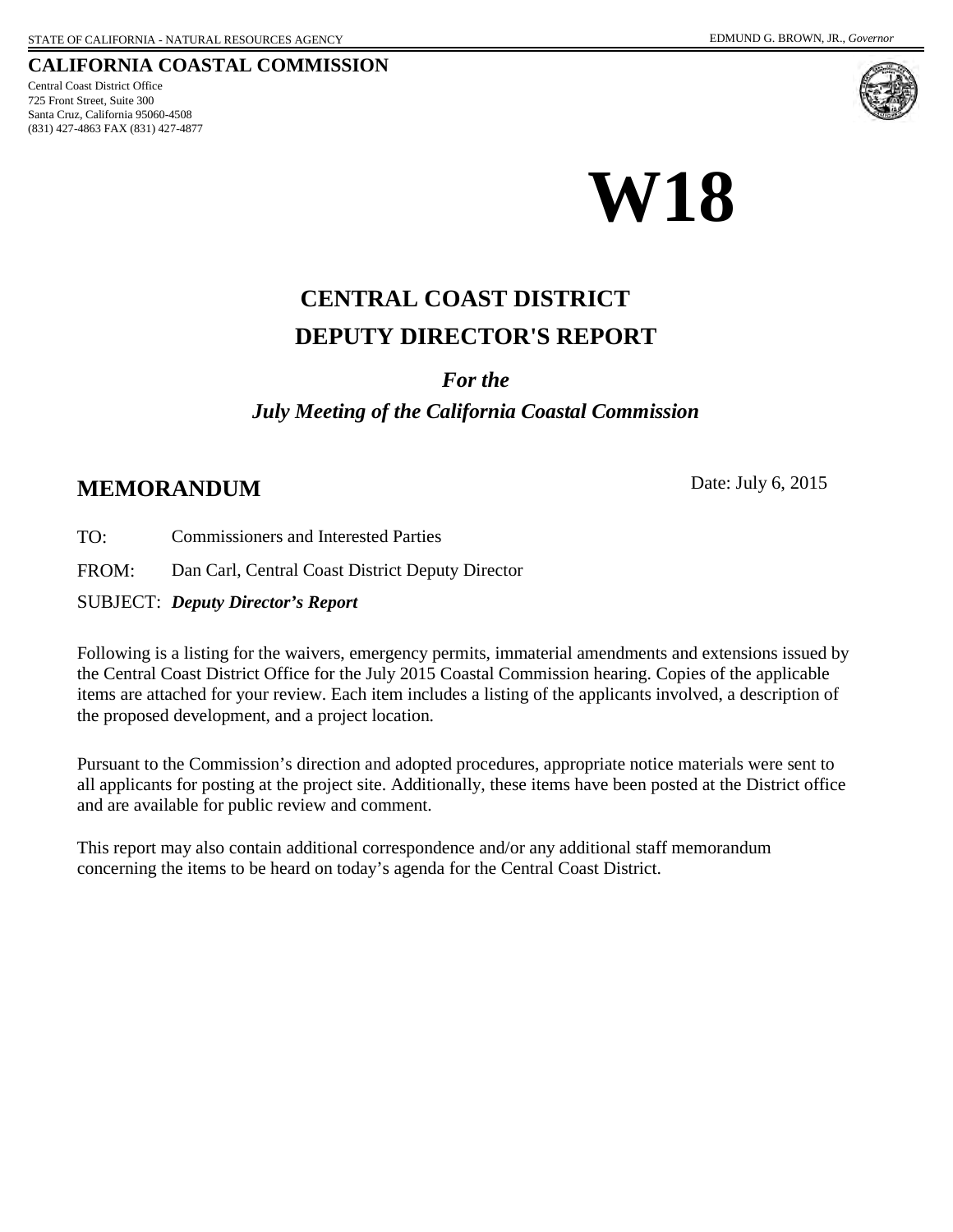## *DETAIL OF ATTACHED MATERIALS*

### *REPORT OF REGULAR WAIVERS*

The Executive Director has determined that the following developments do not require a coastal development permit pursuant to Section 13250(c) and/or Section 13253(c) of the California Code of Regulations.

| <b>Applicant</b>                            | <b>Project Description</b>                                                                                                                                                                                                                                                                                                                                                                      | <b>Project Location</b>                                        |
|---------------------------------------------|-------------------------------------------------------------------------------------------------------------------------------------------------------------------------------------------------------------------------------------------------------------------------------------------------------------------------------------------------------------------------------------------------|----------------------------------------------------------------|
| $3-15-0584-W$<br><b>Stanford University</b> | Proposed rerouting of firer riser rest drains,<br>including three new inspector test valves and<br>manholes, installation of new 300 gallon<br>sump pump, and approximately 160 feet of<br>new piping between the Fisher Building and<br>the Tuna Research Building of Hopkins<br>Marine Station.                                                                                               | 120 Ocean View Blvd., Pacific Grove,<br><b>Monterey County</b> |
| $3-15-0590-W$<br>Bruce & Sue Foster         | Replacement in-kind of thirty-two existing<br>deteriorated stringers (4" by 12" by 16")<br>located just below the wood decking of an<br>existing boating pier, and "sleeving" of<br>nineteen existing deteriorated pilings. The<br>project work area is limited to the Marina's<br>existing pier, which is approximately 100' by<br>16" wide with an L-section that is 64' long by<br>12' wide. | 201 Main St, Morro Bay, San Luis Obispo<br>County              |

#### *REPORT OF DE MINIMIS WAIVERS*

The Executive Director has determined that the following developments do not require a coastal development permit pursuant to Section 30624.7 of the California Coastal Act of 1976.

| <b>Applicant</b>                                                                   | <b>Project Description</b>                                                                                                                                                                                                                                                                                                                                                                                                                         | <b>Project Location</b>                                    |
|------------------------------------------------------------------------------------|----------------------------------------------------------------------------------------------------------------------------------------------------------------------------------------------------------------------------------------------------------------------------------------------------------------------------------------------------------------------------------------------------------------------------------------------------|------------------------------------------------------------|
| $3-15-0515-W$<br>County of San Luis<br>Obispo Department of<br><b>Public Works</b> | Proposed project consists of a geotechnical<br>survey, involving two borings within the<br>South Bay Boulevard right-of-way. Borings<br>will be located 140 feet and 220 feet,<br>respectively, south of the southern abutment<br>of South Bay Boulevard Bridge over Los<br>Osos Creek. The purpose of the proposed<br>project is to collect data to be used in the<br>development of plans for a potential future<br>new bridge in this location. | South Bay Blvd, Los Osos, San Luis<br><b>Obispo County</b> |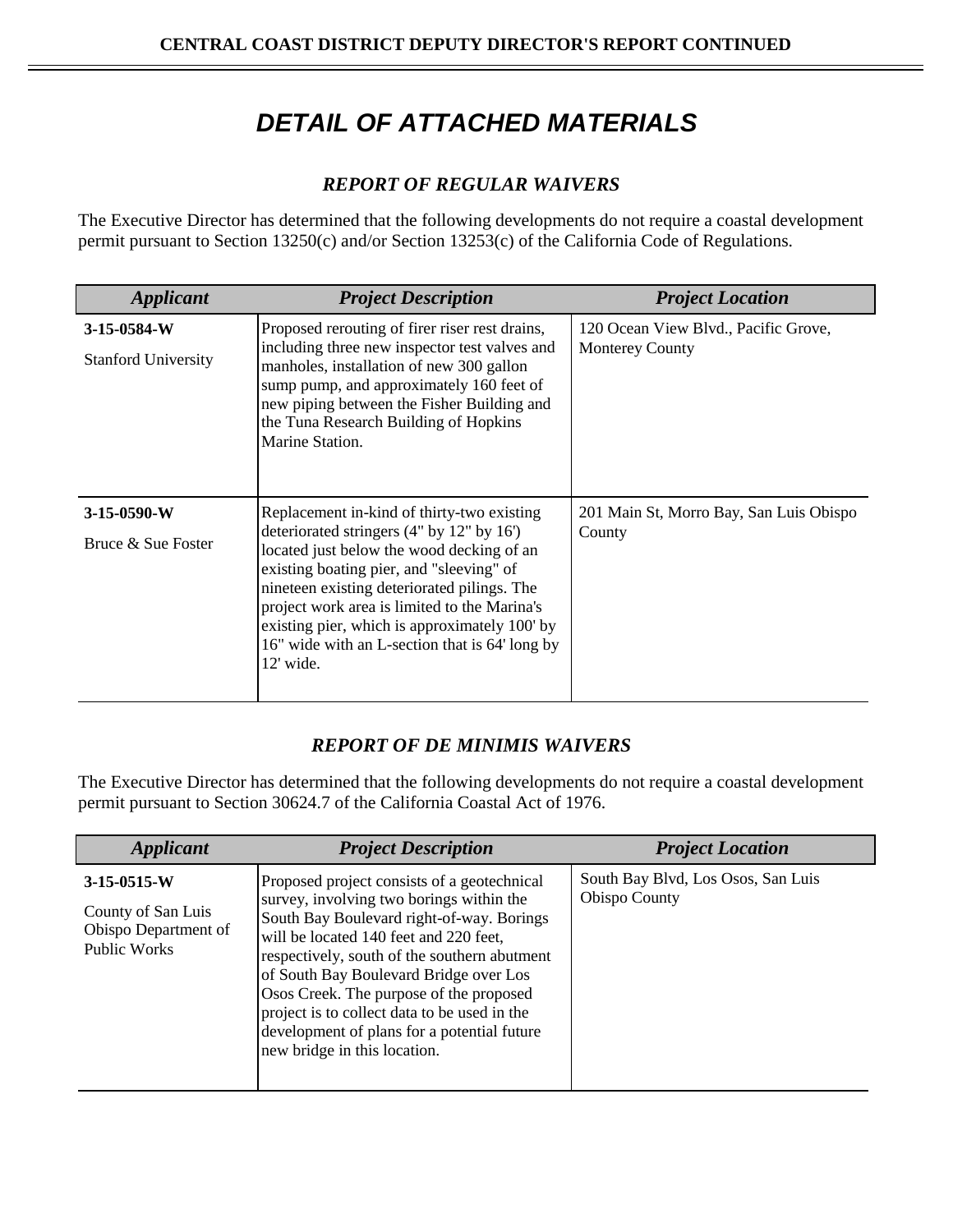#### **CALIFORNIA COASTAL COMMISSION** CENTRAL COAST DISTRICT OFFICE 725 FRONT STREET, SUITE 300 SANTA CRUZ, CA 95060 PHONE: (831) 427-4863 FAX: (831) 427-4877 WEB: WWW.COASTAL.CA.GOV



# **NOTICE OF PROPOSED PERMIT WAIVER**

**Date:** June 24, 2015

**To:** All Interested Parties

- **From:** Susan Craig, Central Coast District Manager Brian O'Neill, Coastal Planner
- **Subject: Coastal Development Permit (CDP) Waiver 3-15-0584-W**  Applicant: Stanford University

#### **Proposed Development**

Proposed rerouting of firer riser test drains, including three new inspector test valves and manholes, installation of new 300 gallon sump pump, and approximately 160 feet of new piping between the Fisher Building and the Tuna Research Building of Hopkins Marine Station at 120 Ocean Boulevard, Pacific Grove, Monterey County (APN 006-741-006 (Parcel C)).

#### **Executive Director's Waiver Determination**

Pursuant to Title 14, Section 13253 of the California Code of Regulations, and based on project plans and information submitted by the Applicant regarding the proposed development, the Executive Director of the California Coastal Commission hereby waives the requirement for a CDP for the following reasons:

The proposed project includes rerouting firer riser test drains to update the fire protection sprinkler systems of the Fisher Building and Tuna Research Building. The highly disturbed area between the two buildings where the trenching will occur contains decomposed granite fill and sparse groundcover that is not currently open to public use. All trenching will be hand dug to minimize disturbance and all underground activities will be supervised by an on-site staff archeologist to protect cultural resources. The proposed project will incorporate an extensive water pollution control plan that includes sediment barriers, silt fencing, storm drain inlet protection, and coverage of all temporary stockpiles. The project also incorporates various construction Best Management Practices including spill prevention controls and good housekeeping measures. The project has no potential for adverse effects on coastal resources, including public access to the shoreline, and is consistent with Chapter 3 of the Coastal Act.

#### **Coastal Commission Review Procedure**

This waiver is not valid until the waiver has been reported to the Coastal Commission. This waiver is proposed to be reported to the Commission on July 8, 2015 in Ventura. If three Commissioners object to this waiver at that time, then the application shall be processed as a regular CDP application.

#### **If you have any questions about the proposal or wish to register an objection, please contact Brian O'Neill in the Central Coast District office.**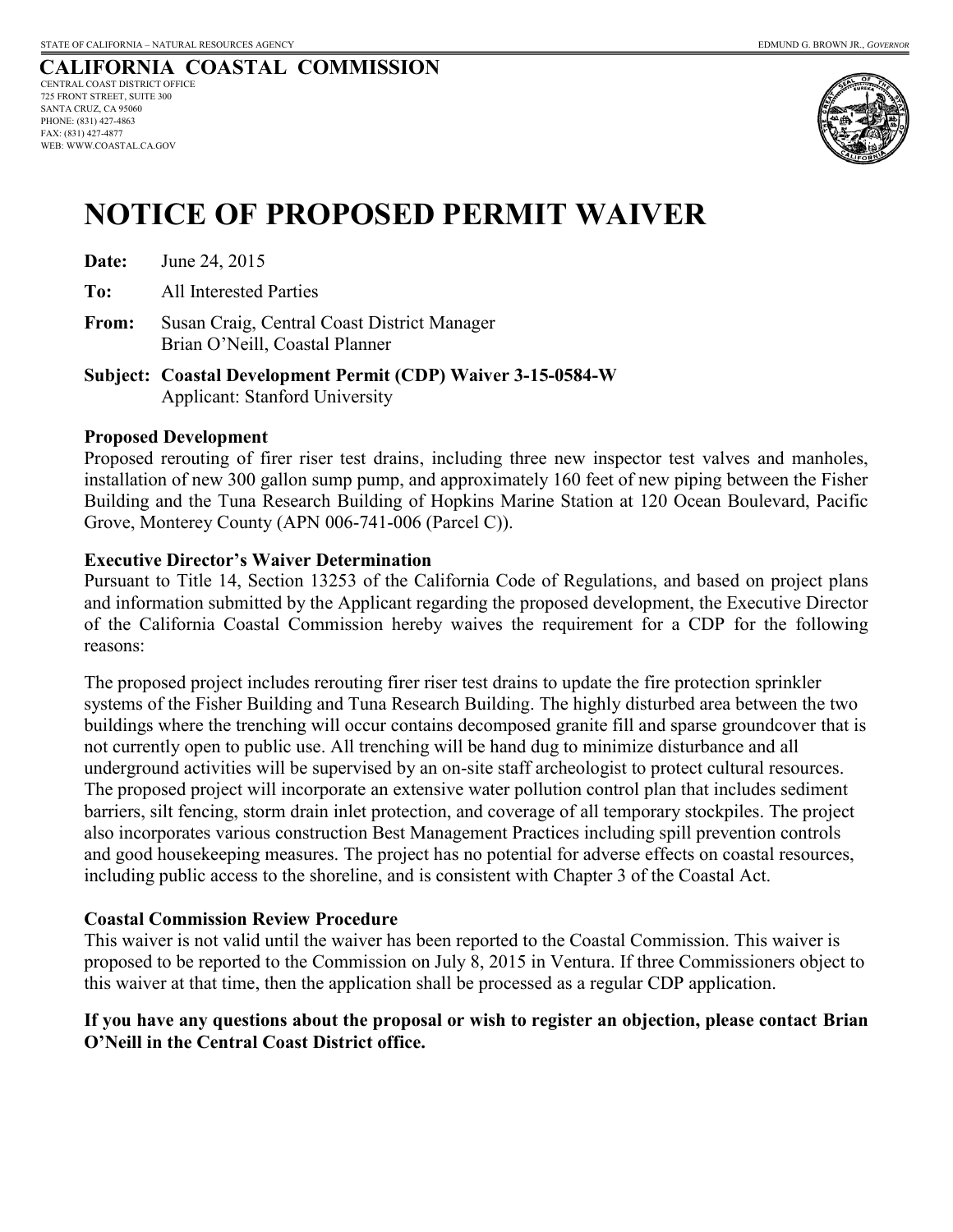#### **CALIFORNIA COASTAL COMMISSION** CENTRAL COAST DISTRICT OFFICE 725 FRONT STREET, SUITE 300 SANTA CRUZ, CA 95060 PHONE: (831) 427-4863 FAX: (831) 427-4877 WEB: WWW.COASTAL.CA.GOV



# **NOTICE OF PROPOSED PERMIT WAIVER**

**Date:** June 24, 2015

**To:** All Interested Parties

**From:** Susan Craig, Central Coast District Manager Daniel Robinson, Coastal Planner

**Subject: Coastal Development Permit (CDP) Waiver 3-15-0590-W**  Applicants: Bruce and Sue Foster

#### **Proposed Development**

Replacement in-kind of thirty-two existing deteriorated stringers (4" by 12" by 16') located just below the wood decking of an existing boating pier, and "sleeving" of nineteen existing deteriorated pilings, at the Bayfront Marina, 201 Main Street in Morro Bay. The project work area is limited to the Marina's existing pier, which is approximately 100' long by 16' wide with an L-section that is 64' long by 12' wide.

#### **Executive Director's Waiver Determination**

Pursuant to Title 14, Section 13252 of the California Code of Regulations, and based on project plans and information submitted by the Applicants regarding the proposed development, the Executive Director of the California Coastal Commission hereby waives the requirement for a CDP for the following reasons:

According to a structural analysis performed by Land/Sea Interface in November 2013, numerous existing wood stringers and wood pilings have deteriorated to the point where repairs are needed to ensure the structural integrity of the pier. The proposed repair work involves wrapping a structural casing (epoxy-coated steel) over the existing wood pilings, and replacement of deteriorated stringers. The proposed repairs will be accomplished in two phases, with all repair work completed by the end of 2016. All work will done using the Commission's typical Best Management Practices (BMPs) for pier work to protect the marine environment and public access during construction, including ensuring the collection of any debris, prevention of spills, and general good house-keeping of the site at all times, as outlined in the Applicants' construction documents and supplement to the project description. For all of the above reasons, the project will not have any significant adverse impacts on coastal resources, including public access to the shoreline.

#### **Coastal Commission Review Procedure**

This waiver is not valid until the waiver has been reported to the Coastal Commission. This waiver is proposed to be reported to the Commission on Wednesday July 8, 2015 in Ventura. If three Commissioners object to this waiver at that time, then the application shall be processed as a regular CDP application.

#### **If you have any questions about the proposal or wish to register an objection, please contact Daniel Robinson in the Central Coast District office.**